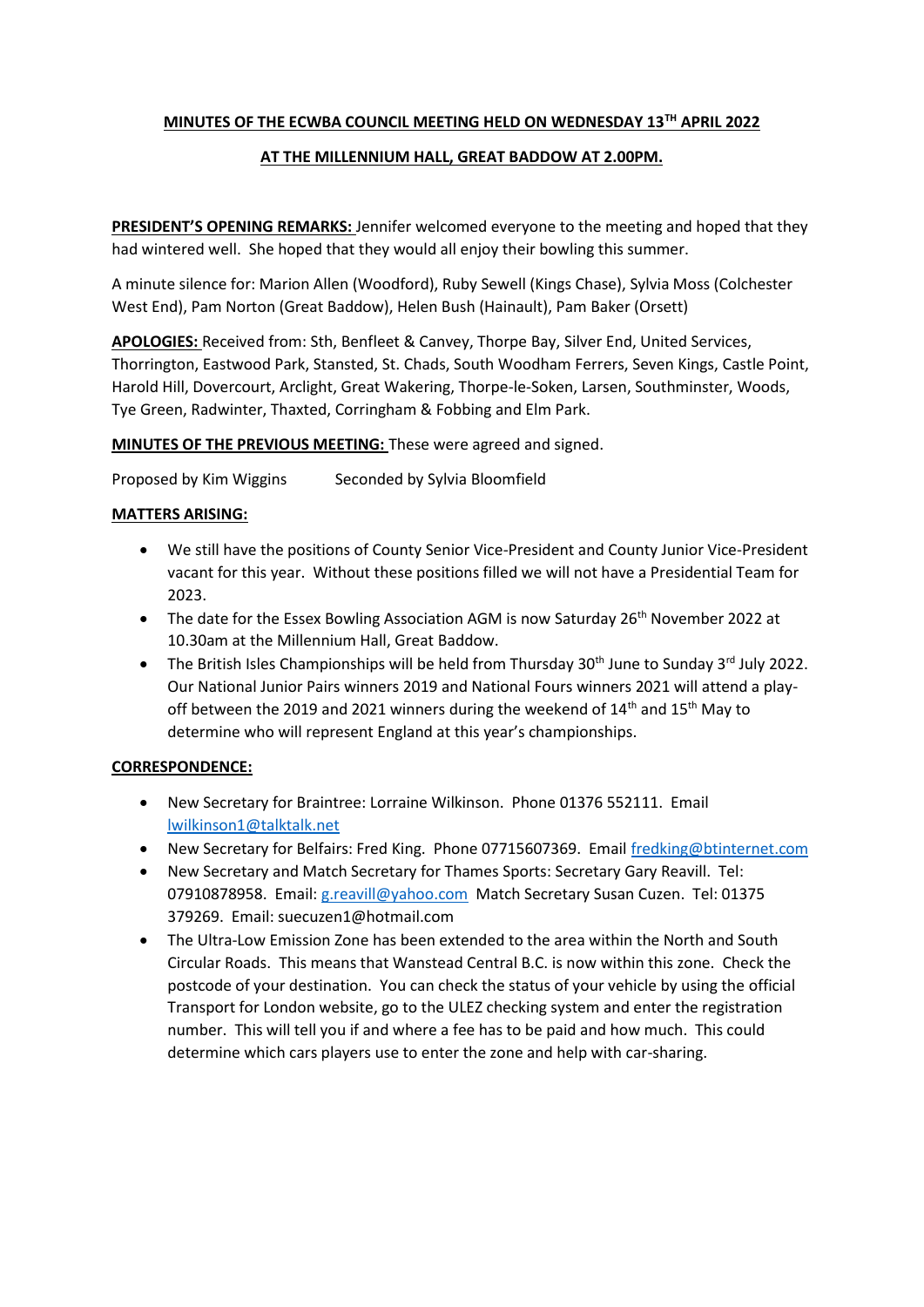## **TREASURER'S REPORT:**

Jenny reported that the accounts stand at:

 Current Account £24,000, Deposit Account £20,550 although monies are still due to be paid to Bowls England and EBA which last year were approximately £11,000 and £600 respectively.

### **Handbooks and Advertising**

- Handbooks showed a small profit of £54
- Advertisements in the handbook raised £240 towards the cost of the handbooks. There is an appeal on page 149 to all members to encourage new advertisers for next year.

## **200 Club**

• Numbers are down this year by 5 entries equating to  $E810$  collected  $-50\%$  to the Association and the same amount to prizes split between 4 draws at £101.25.

| $\bullet$ 1 <sup>st</sup> Prize | £48.60 | 46 | Kathy Larkin Harlow B.C |                 |
|---------------------------------|--------|----|-------------------------|-----------------|
| 2 <sup>nd</sup> Prize           | £32.40 | 28 | Jean Ashton             | Gt. Baddow B.C. |
| 3rd Prize                       | £20.25 | 77 | c/o J Miller            | Rochford B.C.   |

## **Bowls England Handbooks**

Jenny reported that following the email regarding the £4.50 Bowls England Handbooks refund, which were not produced this year, refund requests were received from 4 clubs and 3 individual members. This meant that £418.50 was donated to the ECWBA. Jenny thanked all the clubs for agreeing to donate this money to the Association.

#### **200 CLUB:**

| 1 <sup>ST</sup> PRIZE | No. 46 | £48.60 | Kathy Larkin (Harlow)      |
|-----------------------|--------|--------|----------------------------|
| $2^{ND}$ PRIZF        | No. 28 | £32.40 | Jean Ashton (Great Baddow) |
| $3RD$ PRIZE           | No 77  | £20.25 | Rochford B.C.              |

Adoption of the report: Proposed by Liz Garrett Seconded by Brenda Bowyer

## **BENEVOLENT REPORT:**

Wendy Buckingham reported that she hoped the flowers sent to 8 ladies since the last meeting had brightened their day. She asked the delegates to remind their club secretaries that the Benevolent Fund is there for their affiliated ladies, as she was sure that some clubs have new secretaries.

Balance in the Savings Account: £8,536. Current Account: £417. Total as at 31<sup>st</sup> March 2022 £8,953.

This year the Benevolent Two Wood Triples Day & President's Charity Day is being held on Thursday 14<sup>th</sup> July at Haynes Park, South Benfleet & Canvey, Wivenhoe and Griffin Bowls Clubs. Wendy urged the clubs to enter a team or two, as it is vital to keep the day filled with ladies playing, because it is the main fund-raising event for the Benevolent Fund.

Adoption of the report: Proposed by Colleen Moss Seconded by Sue Chapman

Jill announced that Wendy had been doing a wonderful job as Benevolent Secretary for many years, but Wendy now felt that it was time for a new Secretary to take over. We are looking for someone to come forward to take on this role for the future.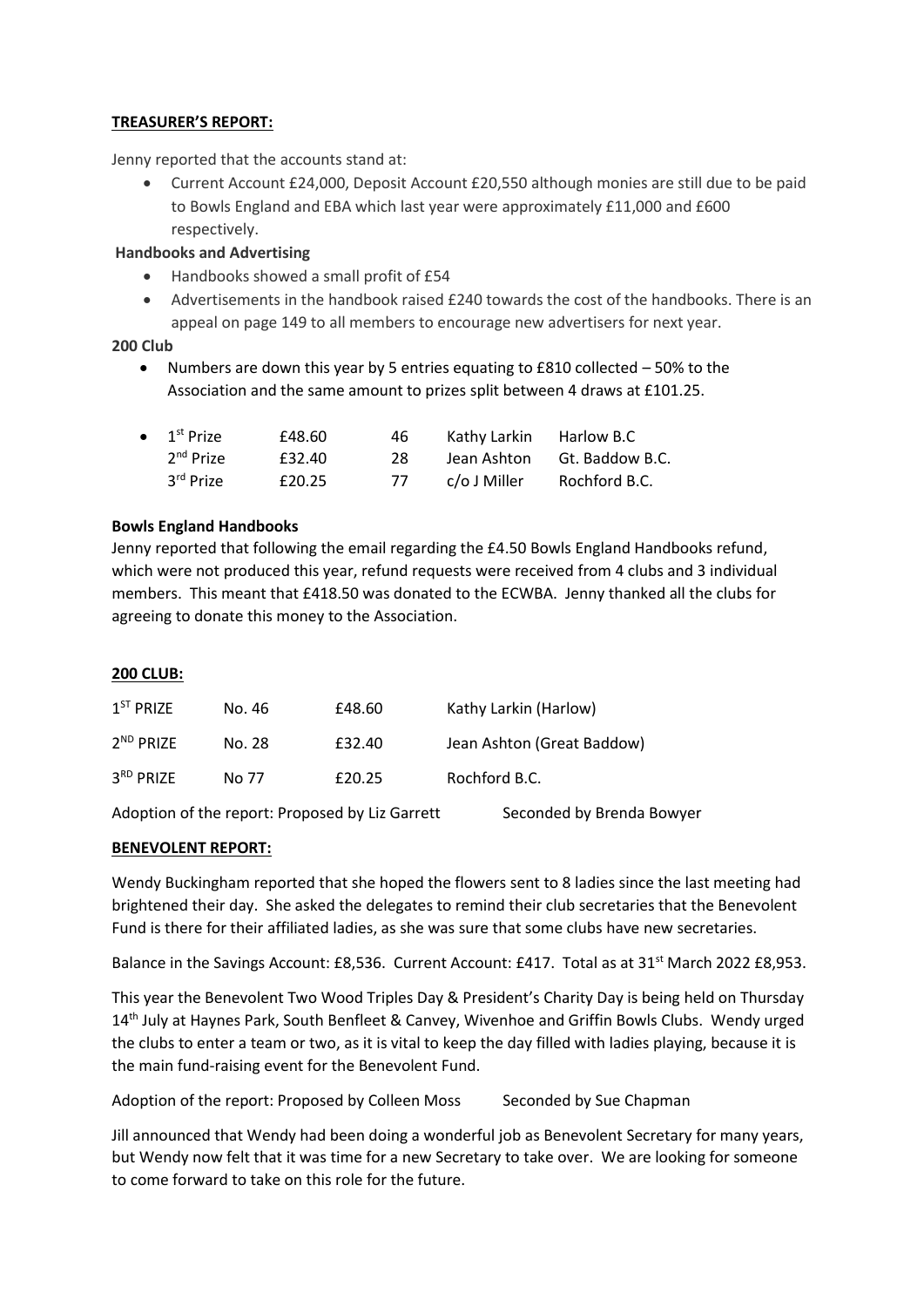## **BOWLS ENGLAND REPORT:**

Bowls England have made changes to the format for play for the National Competitions for 2022. These temporary rules are as stated in our County Handbook at the beginning of each Area:

2 Wood Singles 2 bowls 21 ends: 4 Wood Singles and Champion of Champions 4 bowls 21 shots: Pairs 4 bowls 18 ends: Triples 3 bowls 18 ends: Fours and Senior Fours 2 bowls 18 ends.

County competitions will be played as per the Competition By-laws page 132 onwards.

Linda reported that

- 1. The national competition draws are now available to view on the Bowls England web site. This year regional finals to be played in July and August have been introduced in the following events: Amy Rose Bowl, Walker Cup, Women Senior Singles, Senior Pairs, and Champion of Champions also Mixed Fours and Mixed Pairs. This is the penultimate step before players progress to the finals at Leamington.
- 2. The National Finals at Leamington are a ticketed event and tickets are now on sale on the web:

**Purchased in advance via the web** Adults weekday £4 weekend £5.50 21 and under Weekday £1 Weekend £1.50 **Purchased on the day**  Adults Weekday £5.50 Weekend £7.50 21 and under Weekday £2 Weekend £2.50 This year Bowls England are also introducing an entry offer for Club Groups. For every ten people, there is a discount. The amount of discount is not yet known.

- 3. The venue for this year's British Isles Championships is Llandrindod Wells, Wales, at the end of June. This year Bowls England have decided to hold a playoff between the 2019 and 2021 champions to decide England's representatives. These playoffs are on the  $14<sup>th</sup>$  &  $15<sup>th</sup>$  May at Oxford & city B.C. and I'm very proud to say Essex will be represented by the Clockhouse 4's team Rebecca Smith, Serena Madgewick Michelle Squires & Hayley Kenny (2021 winners) playing Kings of Devon. Jasmine Wilson & Hayley Kenny 2019 Junior Pairs Winners will be playing Huntingdonshire. Please support them if possible. (Post meeting note: Both teams are playing on Sunday 15<sup>th</sup> May)
- 4. Bowls England, working alongside the Bowls Development Alliance (BDA), are launching the Club Health Checker. This online tool will help your club to understand its strengths and areas for improvement across a number of key areas including club membership, recruitment and finance. The new platform will be available free of charge to any affiliated clubs. You will need to complete a 30-minute survey that will create a report customised to your club. Once done, you can book a free appointment with one of the BDA team to discuss your report and get guidance in the creation of an action plan. More details are on Bowls England Website.

Adoption of the report: Proposed by Jackie Barham-Holt Seconded by Pauline Mount

## **PRESIDENT'S DAY TRIP:**

An additional pick-up at Upminster B.C. has been arranged for the Tuesday 12<sup>th</sup> July 2022 for Jennifer's outing to Cressing Temple Barns, a meal at Hintlesham Hall Hotel and a visit to Maldon on the way back. The cost is £48, which includes the coach, two course meal and gratuities. There are